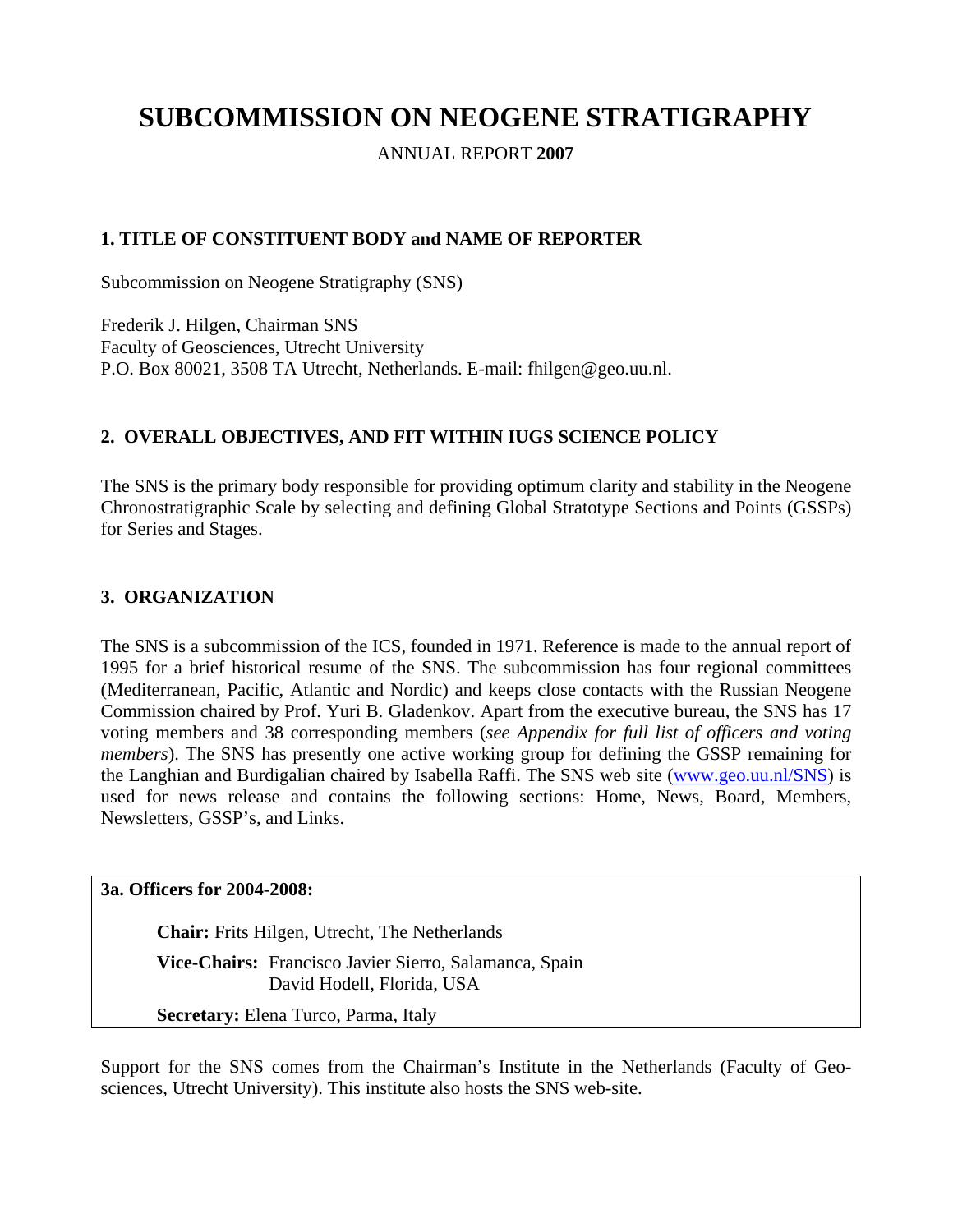# **4. INTERFACES WITH OTHER INTERNATIONAL PROJECTS**

There is a close link with (I)ODP because of its important role in the development of integrated time scales for the Neogene, in testing the global correlation potential of bio-events, and in a better understanding of climate and ocean history during this time span.

# **5. CHIEF ACCOMPLISHMENTS AND PRODUCTS IN 2007**

The proposal for the Serravallian GSSP to be defined at the base of the Blue Clay Formation in the Ras il Pellegrin section on Malta, coincident with the younger end of the major mid-Miocene (Mi-3b) oxygen isotope event and relatively close to the *Sphenolithus heteromorphus* LO, previously considered as prime guiding criterion for the boundary was formally ratified by the IUGS. A short paper about the Serravallian GSSP will be published in *Episodes*.

A pilot study has been carried out on the downward extension of the La Vedova section near Ancona (central Italy), one of the most promising potential boundary stratotype sections for defining the Langhian GSSP. This study is also part of an ongoing italian research project (PRIN 2006 - prot. 2006047534 - "In search of the Global Stratotype Sections and Points of the Burdigalian and Langhian Stages and paleoceanographic implications") directed at defining the remaining GSSPs (Langhian, Burdigalian) in the Neogene.

# **6. CHIEF PROBLEMS ENCOUNTERED IN 2007**

An important signaled problem is the possible lack of suitable sections in the Mediterranean for defining the Burdigalian GSSP now that the La Vedova section might be suitable for defining the Langhian GSSP. This is certainly the case if we prefer to have the Burdigalian GSSP defined in astronomically tuned deep marine sections that underlie the geologic time scale. The alternative option to have this boundary defined in ODP cores is being seriously considered by the Working Group on the Langhian and Burdigalian GSSPs.

Serious problems were also encountered in maintaining the SNS website. The first unfortunate problem were a number of successive webmasters that changed job position soon afterwards. The other more serious problem is the fact that the new version of Windows Internet Explorer does not support frames anymore. As a consequence, the SNS website can not be opened with Explorer but the site can still be visited using Mozilla Firefox and other browsers. This problem is presently being solved by the GeoMedia facilitating office for cartography and graphic assistance of the Faculty of Geosciences of the Utrecht University, and an updated and revised SNS website will again be fully operational before the end of the year.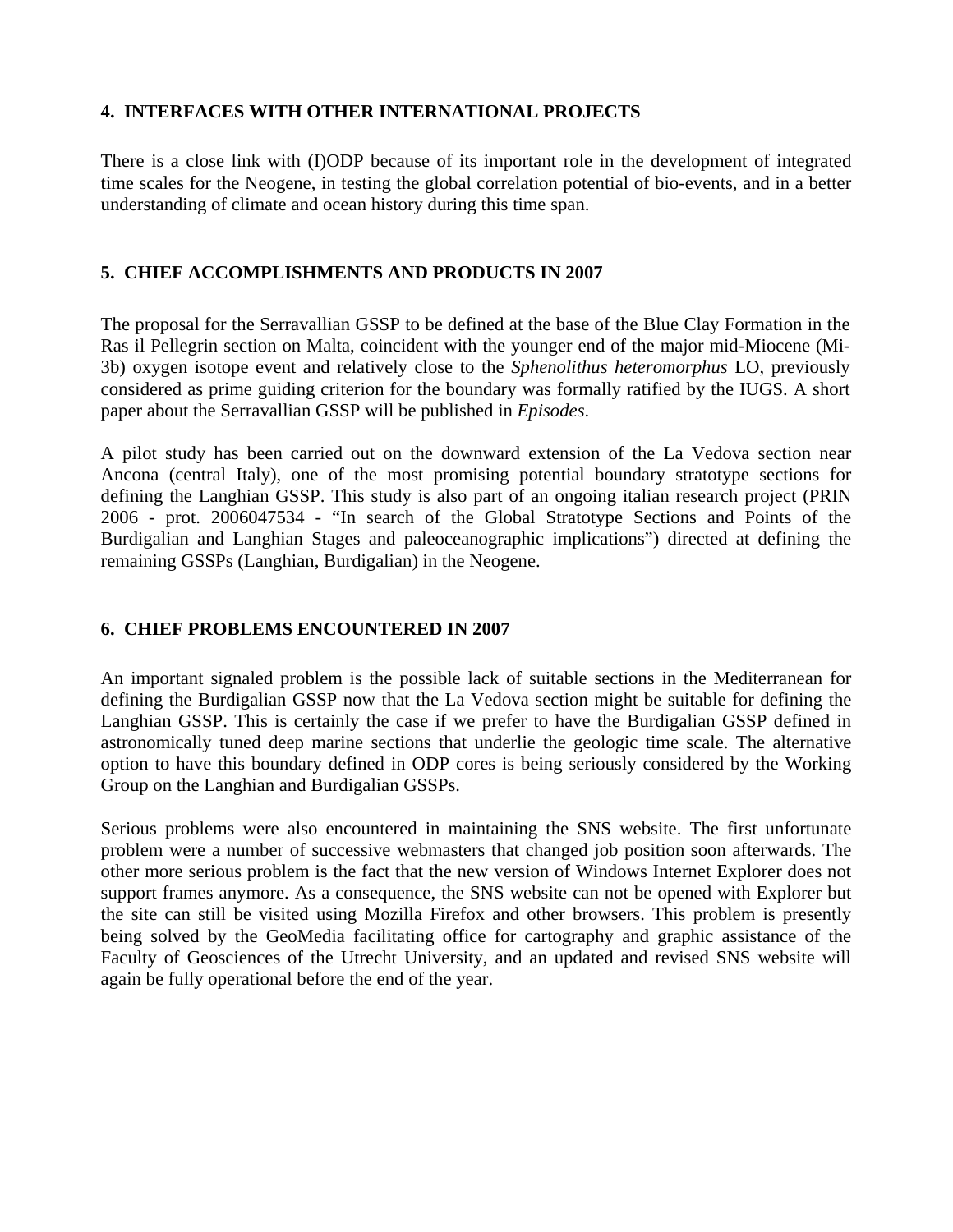#### **7. SUMMARY OF EXPENDITURES IN 2007:**

| Credit on Nov 2006           | Euro        | 3502,59   |
|------------------------------|-------------|-----------|
| Contribution 2007 ICS to SNS | Euro        | $+751,17$ |
| Working visit Italy          | Euro        | $-416,92$ |
| <b>Credit on Nov 2007</b>    | <b>Euro</b> | 3836,84   |

## **8. WORK PLAN, CRITICAL MILESTONES, ANTICIPATED RESULTS AND COMMUNICATIONS TO BE ACHIEVED NEXT YEAR (2008):**

Continuing research on suitable sections and/or cores for defining the remaining GSSPs of the Langhian and Burdigalian. Following a pilot study, a more detailed study of the La Vedova section, a potential candidate for the Langhian GSSP, is foreseen. Although calcareous microfossil preservation is not perfect, the section is suitable for establishing a high-resolution magnetostratigraphy and a calcareous plankton biostratigraphy. A pilot study will carried out on alternative sections located on Sardegna.

By the end of 2008 it will be clear whether the La Vedova section is a suitable section for defining the Langhian GSSP and can be proposed as such. Special attention will thereby be paid to the magnetostratigraphy and magnetostratigraphic calibration to the polarity time scale, the calcareous plankton biostratigraphy and the astronomical tuning of the section. The italian project on this older interval of La Vedova is linked to ongoing dutch PhD research directed at the interval between 13.5 and 15.5 in the same section.

In absence of suitable Mediterranean sections for defining the Burdigalian GSSP, the option to formally designate this boundary in an ODP core will be seriously explored.

# **9. BUDGET AND ICS COMPONENT FOR 2008**

| Organization workshop on base-Langhian and base-Burdigalian  | Euro 1500 |
|--------------------------------------------------------------|-----------|
| Optional: Fieldtrip to the La Vedova section (base-Langhian) | Euro 1500 |

## **10. SUMMARY OF CHIEF ACCOMPLISHMENTS OVER PAST FIVE YEARS (2003- 2007)**

*See Accomplishments in 2007 (above) for additional details.*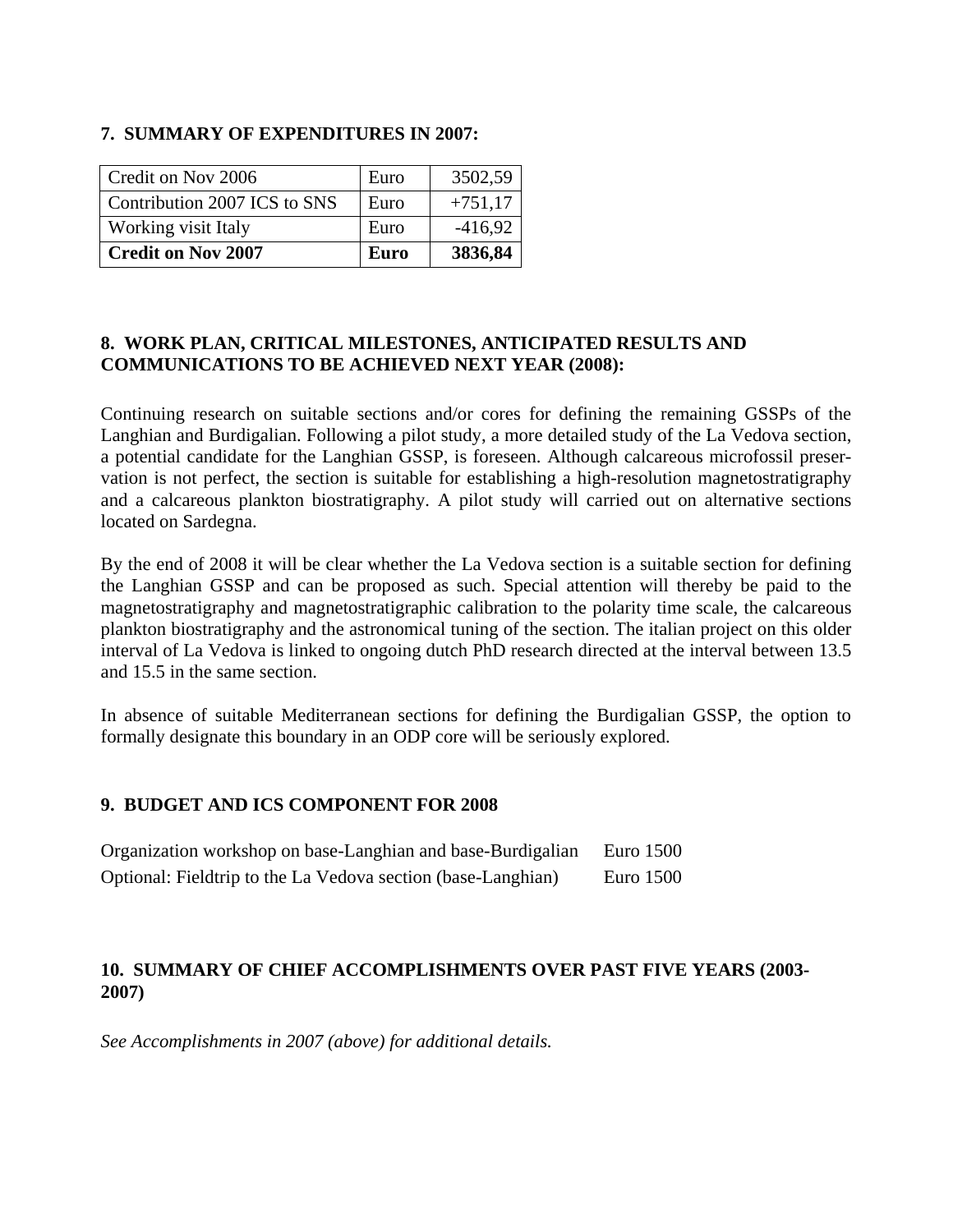# 2003

Ratification by IUGS of Tortonian GSSP at the midpoint of the sapropel of basic cycle 76 in the Monte dei Corvi section (northern Italy).

## 2004

Publication of a revised Neogene Time Scale (Lourens et al., 2004 in Gradstein et al., 2004. Geologic Time Scale 2004. Cambridge University Press, ~500 pages).

#### 2005

Selection of the Ras il Pellegrin section on Malta as the most suitable (Mediterranean) section to define the Serravallian GSSP and the mid-Miocene Mi-3b oxygen isotope event as prime guiding criterion for the boundary. Preparation of the Serravallian GSSP proposal.

## 2006

Serravallian GSSP proposal was sent out to SNS voting members; a quorum of about 86% was reached and all votes were positive except for one which was positive but with reservations. Submission of revised proposal to ICS and acceptance of proposal by ICS with a 83% majority. Submission of the Serravallian GSSP proposal to IUGS for formal ratification.

#### 2007

Ratification of the Serravallian GSSP proposal by the IUGS. Pilot study of the La Vedova section, a candidate section for the Langhian GSSP. Revision and update of SNS website.

# **11. OBJECTIVES AND WORK PLAN FOR NEXT 2 YEARS (2008-2009)**

Organization of a workshop on the selection of boundary criteria and sections for defining the 2 remaining stage boundaries in the Miocene, namely the base-Langhian and the base-Burdigalian. A potentially suitable section in the Mediterranean region that may serve as Langhian GSSP has been identified (La Vedova). Crucial questions to be addressed during the workshop are: 1) is La Vedova suitable to be proposed as Langhian GSSP, and 2) should we abandon the ambition of having the Burdigalian GSSP directly tied within an astrochronologic framework in order to have the GSSP defined in a Mediterranean landbased section, or should we have this GSSP defined in drilled ODP sequences at Ceara Rise or any other tuned sequence drilled by (I)ODP.

Selection of most suitable section/ODP core and guiding criteria for defining the Langhian and Burdigalian GSSPs in 2008. Writing of proposals for the Langhian and Burdigalian GSSPs in 2008- 2009.